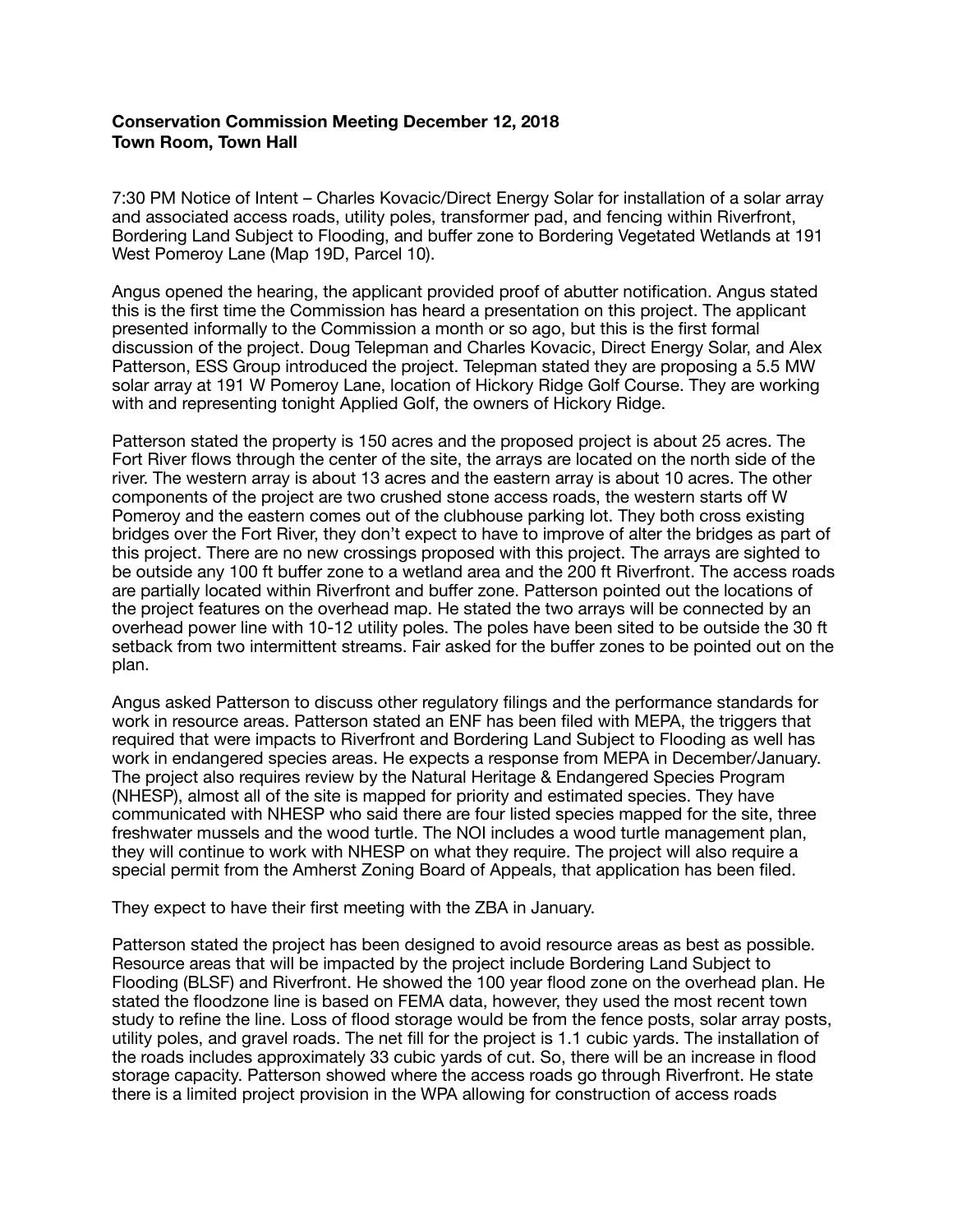through resource areas to upland areas for renewable energy projects. Because the Fort River runs through the middle of the entire site it's not possible access the northern portion of the site without impacting Riverfront. Impacts to Riverfront for the project total about 0.7 acres. That area is mostly golf course turf.

Angus asked if the applicant had seen the MADEP comments? Patterson said yes. Angus said she is confused about BLSF delineation. She asked if there was a flood zone elevation determined for the site? Patterson replied yes, BLSF ranges across the site from 150-153 ft above MSL. He said the plan shows the FEMA 100yr floodzone line, but they used Amherst's recent flood study data, which included some cross sections over the Fort River on the property, to determine a more precise location of BLSF for the cut and fill work of the project. Angus said she would like the narrative, plans, and calcs to all match so it's clearer. Angus asked how they determined BLSF areas significant to wildlife? Do you have the 10yr storm figured out or did you do a blanket wildlife study for the whole site? Patterson said they did a wildlife study for those portions of the site proposed for development under the project. Angus do you have a response to MADEP's comment about applying under Riverfront redevelopment vs Limited Project? She stated you do need to comply with the regs to the extent practicable. Patterson said hasn't prepared a response yet, but they can prepare a narrative showing how they comply with the Riverfront standard. Angus restated if you can comply with the Riverfront regs you must, you can only seek the Limited Project relief if you can't comply.

Willson stated at today's site visit it was recommended to the applicant to utilize the existing maintenance shed road for access to the eastern array instead of the proposed road from the parking lot because that would reduce resource area impacts. Patterson said they will look into that. He showed the Commission where that road is on the overhead. Angus asked about using the cart path just passed the maintenance shed to connect to the bridge. Patterson said they would still need to improve the cart path. Angus said it's still much less impact to Riverfront. Willson asked if the applicant had information on how safe the bridges are for construction and emergency vehicles. Kovacic responded at this time we don't have stamped design drawings for the bridges, assuming the bridges pass an engineering inspection the Fire Dept has said they only need an ambulance and brush truck to be able to get over. Willson asked if we would eventually see the engineering review? Kovacic said yes it will be part of the next package submitted.

Angus asked how are they calculating only 1.2 cubic yards of compensatory storage? Patterson said they can provide those calculations, it includes the volumes from the fence posts, utility poles, and road cut and fill. She asked where is the excavated soil from road going? Patterson said we can use it on site. Angus said show us where on a plan it's going. Willson asked if the northeast section of the eastern array is just going to be graded or is soil being removed? Patterson showed the area on the overhead, he said he can provide the numbers for what's being cut at that location. Willson asked how they're actually gaining the 74 cubic yards of flood storage, is it because the roads go through hills? Patterson said, yes, there are areas where hills will be leveled off. Angus said the presentation needs to be easier to understand.

Butler stated he agrees they need to look at using the maintenance shed road access because it will reduce Riverfront impacts. He asked if the current bridges are adequate for current river flows, is there an opportunity to improve them for the health of the river. Patterson said if we can prove that they are safe for vehicles he doesn't think they will propose to improve them. He added whether the culvert at Muddy Brook is sized adequately is not something they looked at. Butler said if the bridges are underbuilt it's a threat to their future use for the project, and it may impact the endangered species (mussels) in the river. Angus stated it's hard for the Commission to ask for improvements to other areas of the site not included in the proposed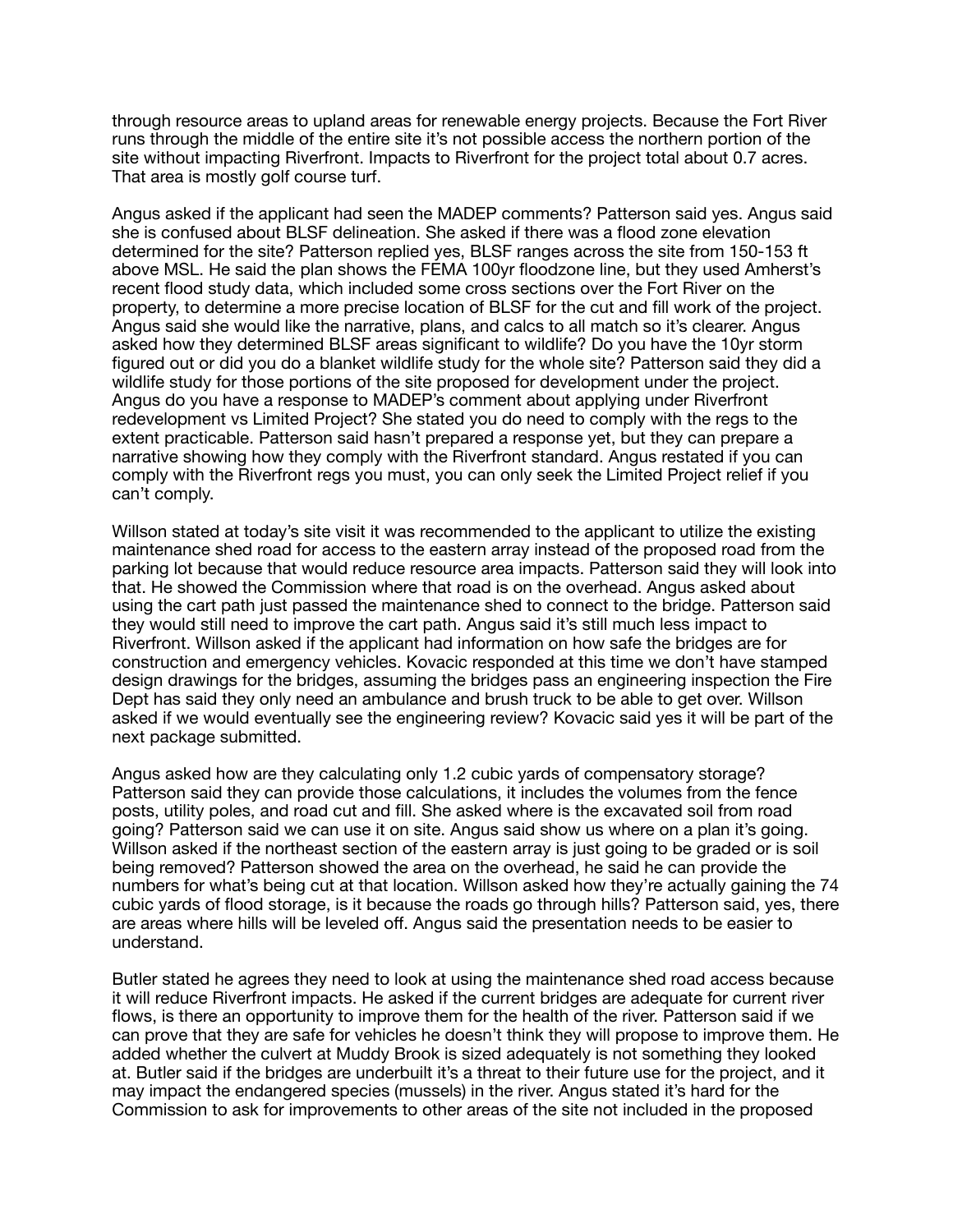project work. Telepman stated it sounds like they should redesign the plan to use the existing maintenance shed road, then won't have to provide alternatives analysis of currently proposed road. Angus said we are asking you to take another look at alternatives that are less impactful. Telepman said they will look at the numbers and change road locations if impacts are less, or show calcs if they are more.

Fair stated if the bridges are being used for larger equipment through this project the wear and tear on them could impact the river. Telepman said primary use of the bridges will only be during construction, use during operation of the solar array for maintenance is very minimal. Angus said 99% of our concerns are for during construction. She asked if applicant is complying with Wood Turtle timing restrictions? Patterson said they are working with NHESP to figure that out.

Brooks stated the resource areas and the work areas (fence line) need to be flagged in the field. He added the erosion control should be in the plans. Willson stated they submitted erosion control plan sheets showing erosion control location. Angus asked where turtle protection mitigation area is, Willson showed her the plan. Willson suggested the Commission think about areas they might want to have a third party review of the delineation. Willson showed pictures on the overhead from the site visit. Willson stated the delineation only includes Bank along the Fort River with no associated BVW. She is concerned about the areas near the bridges where work may be done that they have the correct delineation. She suggested the Commission ask the applicant to take another look at those areas. Patterson said yes, they will look at those areas again for BVW.

Allen stated the southern portion of the western access road goes through an area that floods often. He said it may be flooded during construction. Patterson said they could shift the western access road to the west to avoid the wettest area. Brooks asked how will the flooding affect the road once they are built. Patterson said they can look at ways to stabilize the roads for flooding. Butler asked how high will the fence be for critters? Telepman said 8 inches. Butler asked what is the treatment under the array going to be, good for critters? Kovacic said it's a slow growth seed mix that will only need to be mowed twice a year. Angus stated we will need more information on the seed mix and will need an O&M Plan.

Willson asked if the 16 acres proposed for turtle habitat under NHESP is already set aside by owner for permanent protection? Patterson said it's an area along the northern bank of the Fort River, that will be maintained for early meadow habitat. Angus asked if that area is in the leased area for the project? Telepman said there is no lease, the current owner will continue to own the land. Butler stated many perches will be taken down, any plans to install any? Telepman said no, except for new utility poles. Brooks added can you list the number of trees and their species being removed. Patterson said yes, that will be in the next package. Angus asked about impacts to wildlife. Patterson responded the majority of the project is in improved areas such as fairways and sandpits. He added the project could have a net improvement for wildlife with the creation of meadow areas under the arrays and the improved areas along the river. Stopping the use of fertilizer and other inorganic lawn treatments. Angus asked if the turtle habitat area will be in permanent protection, has that been asked for by NHESP? Patterson said no, they are still working with NHESP.

# Public comment:

John Hite - Is a member of Hickory Ridge, it is a wonderful asset to the community it was designed by Jeff Hornish and Amherst resident and state and national renound golf course designers. The town will be losing a recreational resource, and an area used by a variety of wildlife. Hawks, deer, fox, herron all coexist with golfers and he'd like to see their use of the area continue not be interrupted by solar panels and fencing. Losing 80 trees that hawks use.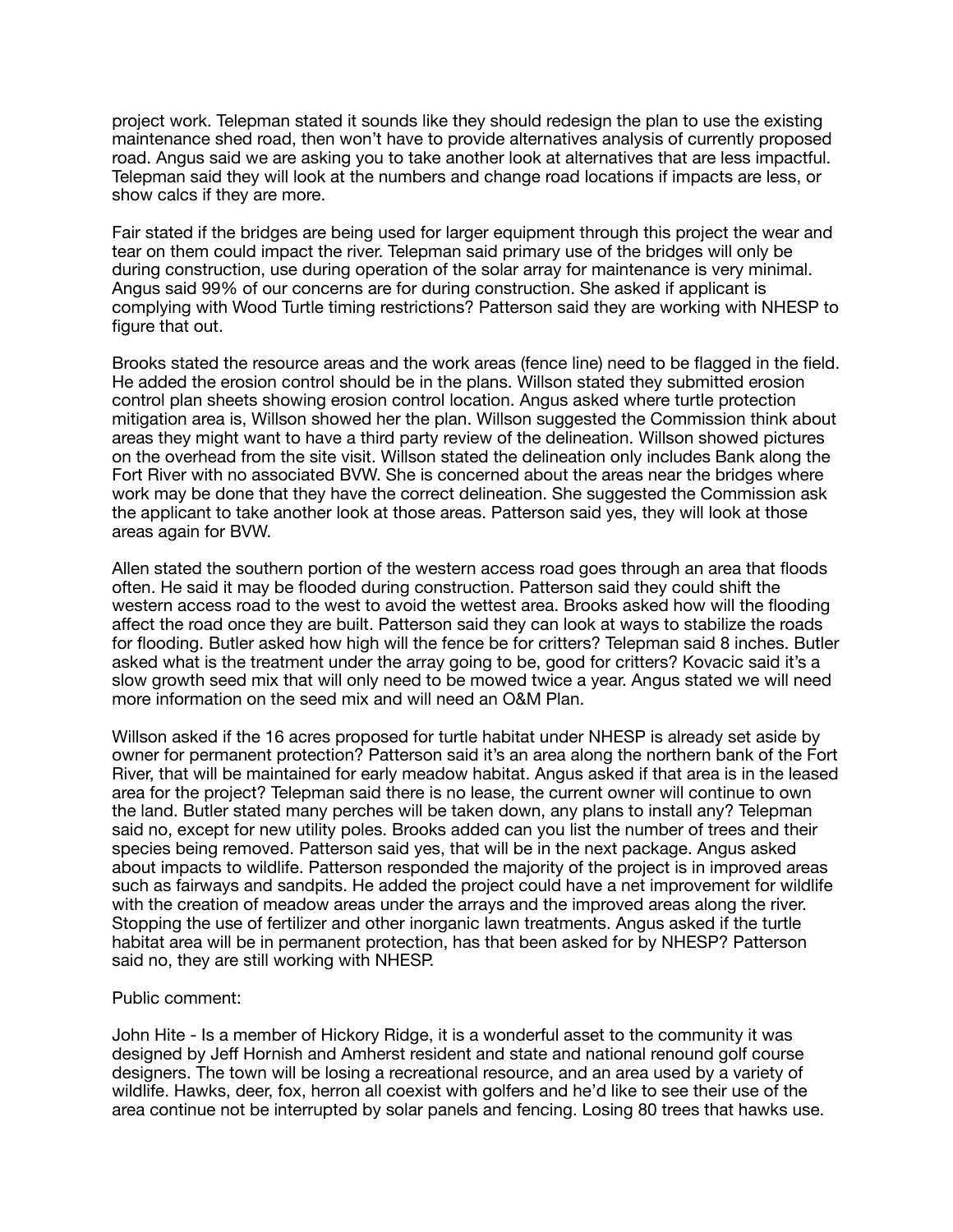He's concerned about the bridge to the western array, it is not abutted properly, travel over the bridge will include heavy equipment carrying solar panels. He suggest accessing the site from the north through Mill Valley Estates. He's also concerned with what will happen with the remainder of the land, will the Town obtain it.

John Boothroyd - He provided a letter for the Commission. He stated US land law states that property owners don't own the waterways up to the high water mark. The 100-yr floodline is very controversial in Amherst. Guidelines say this board should say whether the wetland line is correct. This board should be referring to the 1969 USGS map that shows the streams and rivers as they should be, it defines the Connecticut River watershed. The golf course floods instantly during much of the year. The Plum Brook has been redirected and cut off as part of the building of this golf course. Golf course did provide open area for wildlife, the solar field with fencing will limit wildlife and public access. Put up food trees not ugly chain link fence. This board can deny the project if they want. The Fort River has been destroyed, used to have oxbows and brook trout.

Bruce Parkin - Hickory Ridge member. He thinks the western access road is in the floodplain. The current owner failed because he didn't improve or even take care of the course. The application says if the solar isn't built the property will still cease to be a golf course, however, the owner continues to maintain the greens and fairways, he's told the staff they still have a job next year.

Jen Hoffman - Owns 12.5 acres that abuts the golf course, she has live there 50 years. She says the floods have increased in the last few years. Other thing that has changed over the years is beavers blocking and changing the pattern of the river. She is concerned about putting anything along the river. Angus added she and the Commission are concerned also, for both construction phase and long term flooding and the solar array. Boothroyd asked how the panels would be cleaned. Telepman stated the rain cleans the panels, they don't require any cleaning.

Deb Wright - They've enjoyed having the golf course across the road from them, it's a quiet game and provides nice views. Will the lower tax rate go up once the land is being used for solar, and will the town benefit from the profit from the energy sales? Telepman stated the tax rate will increase once the property is removed from recreational use and there will be penalty to pay for taking it out of recreational use. The energy will go back into the grid for Amherst residents to use. Wright asked what is the next step? Angus said we're asking for additional information and to come back. The Commission is waiting to hear about Endangered Species. The applicant needs to go before the ZBA and Planning Board.

Telepman stated the property owner will be hosting an informational session at the club for the public to ask questions.

 Gerald Jones - Saw the equipment needed for the Pulpit Hill solar project. Doesn't think the bridges can hold up the equipment needed to build the arrays. Asked who is in charge of the bridges and roads determining if they are adequate to carry the needed equipment? Angus stated one difference is the amount of tree clearing done at Pulpit Hill, they needed big equipment. She asked Ziomek if anyone in town is in charge of making that determination on private land. Ziomek said the applicant needs to talk to the fire dept., and DPW. Telepman said their plan is to have a licensed structural engineer look at both bridges and determine the load capacity. Angus said the Commission would also need dimensions of the bridges. Angus asked if the plans will change because of the DPW sewer line? Kovacic stated the footprint of the fence line will change. Kovacic showed on the plans the line and easement. He stated they plan to widen the space between two of the array lines and put in gates so DPW can access the line if needed.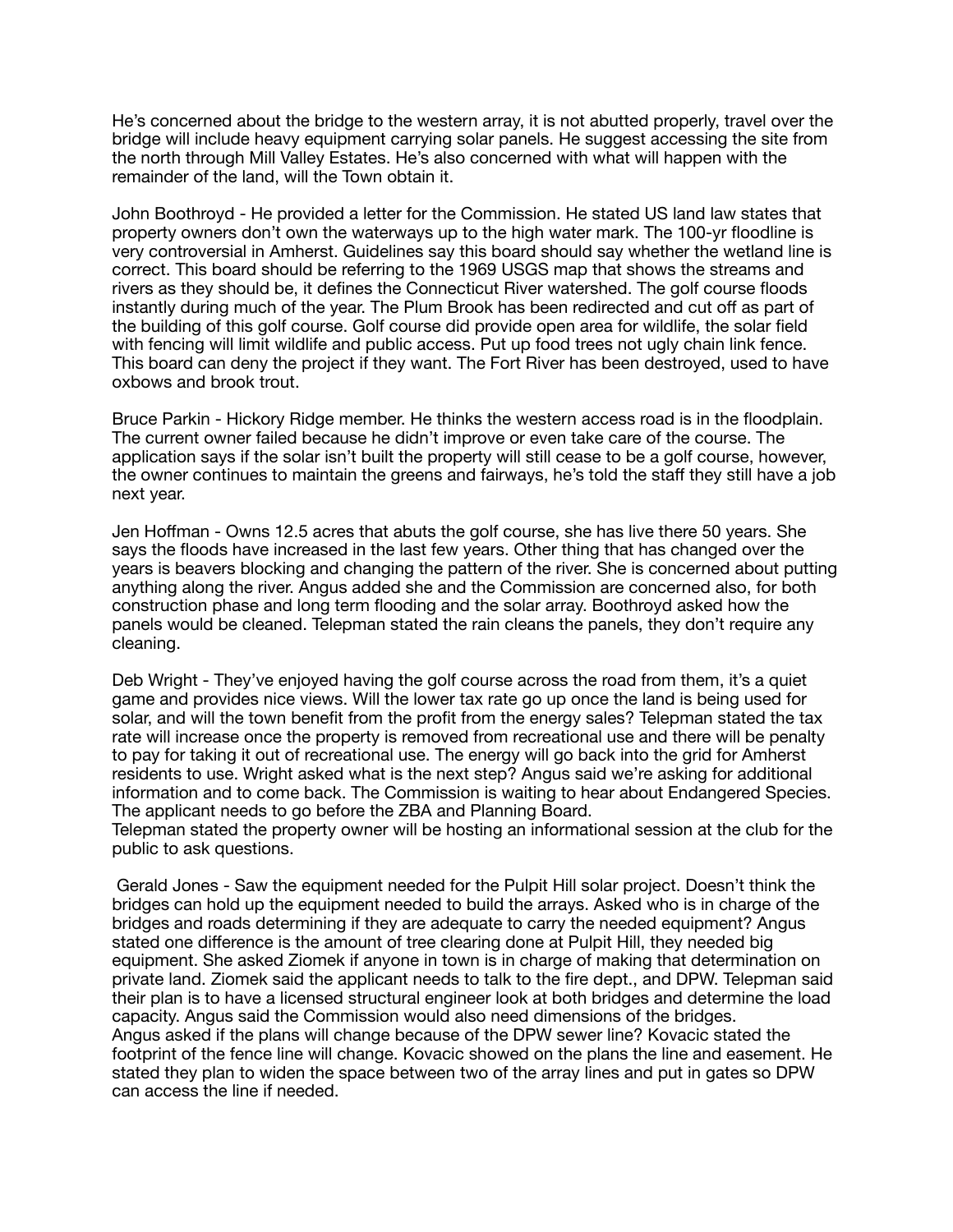Ken Hoffman - Concerned about construction in the spring, he remembers substantial flooding of the golf course in the spring. He said you can see the underside of the bridges when the river freezes. The western bridge looks disturbing with rust and pieces falling off. Angus said she agrees that construction period erosion is a concern.

Rick Coleman - He asked what happens if construction starts and then SMART program funding is halted. Telepman stated work will not commence on the project until all SMART program paper work is in place. Angus asked if they have a decommissioning plan required under land use permits? Patterson stated they submitted a decommissioning plan with the ZBA application. Angus added you can't apply for SMART until you have all your permitting. Telepman stated they will know relatively soon whether the project is receiving an award under SMART program, in a couple of months. Coleman asked if they will have another chance to comment. Angus replied this hearing will be continued, there will be other public hearings, however, you won't get notification in the mail again, you must watch the agendas. There will also be public meetings with Planning and ZBA. Coleman stated we've had more hurricanes and tornadoes lately, what happens when the panels are damaged. Telepman stated the structures must meet building codes they are made to withstand bad weather. If damaged they will be replaced. Coleman asked if there would be a chemical impact? Telepman stated there are chemicals with metals for conducting electricity similar to your cell phone that are only an issue if allowed to sit on the ground a long time. Angus asked if Direct Energy is doing the long term O&M on the system. Telepman said yes, they warranty the system. Ziomek asked applicant to explain their role for the public. Telepman stated they design, build, and maintain the system for the system owner. They warranty the system, and guarantee the output of the system, so monitor it remotely for inefficiencies and fix the problem so it can be running at full capacity. Angus asked who owns site maintenance like vegetation and road maintenance? Telepman said the property owner, but they would assist for anything that has to

do with the system. Angus said Commission needs to see maintenance plan for site conditions. Ziomek said the Town has been talking to the owner about what will happen to the remaining

portions of the site. He stated it's unclear how the 16 acres will be improved for turtle habitat, will it just be left to grow in or will it be replanted? Patterson said there will be management to create a low growing, herbaceous, native cover, scrub shrub community. Including native seed mix and some shrub planting. NHESP suggested during discussions with them. John Boothroyd - What panel efficiency are you using? Telepman answered 20% which is one of the more efficient types.

Applicant to do list:

1. Respond to MADEP comments in writing - if can comply with Riverfront standards address how

your meeting them and don't apply as a Limited Project. Ask Willson for guidance on mitigation ideas.

- 2. Stake out limit of fence and roadways in the field.
- 3. Better address alternatives.
- 4. Revisit delineation by bridges.
- 5. Address stabilization of roadway material after construction.
- 6. Provide details on seed mix.
- 7. Provide O&M Plan
- 8. Provide more details on plans of BLSF delineation
- 9. Provide additional details on cut and fill areas in BLSF
- 10. Consider mitigation for loss of trees and perch locations

11. Address stabilization/erosion control during construction that might occur during flooding, provide details & suggested solutions.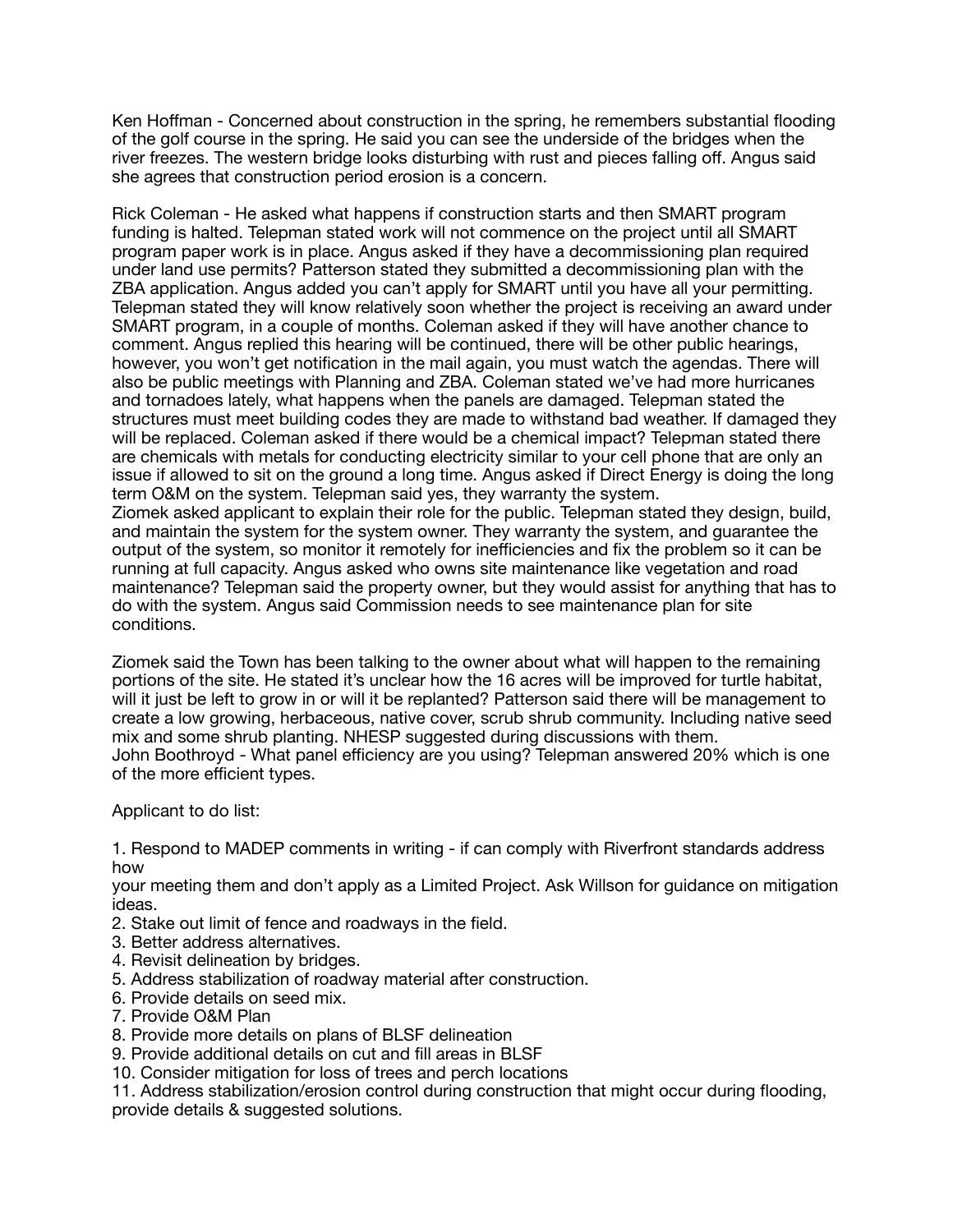Brooks moved and Butler seconded. Commission VOTED (6-0-0) to continue the hearing until January 9, 2019 at 7:30pm..

#### **Conservation Commission Meeting January 9, 2019 Town Room, Amherst Town Hall**

7:35 PM Notice of Intent (cont'd from 12/12/18 mtg) – Charles Kovacic/Direct Energy Solar for installation of a solar array and associated access roads, utility poles, transformer pad, and fencing within Riverfront, Bordering Land Subject to Flooding, and buffer zone to Bordering Vegetated Wetlands at 191 West Pomeroy Lane (Map 19D, Parcel 10). Willson stated applicant has requested to continue hearing to 1/23/19 meeting.

### **Conservation Commission Meeting January 23, 2019 Town Room, Amherst Town Hall**

7:45 PM Notice of Intent (cont'd from 1-9-19 mtg) - Charles Kovacic/Direct Energy Solar for installation of a solar array and associated access roads, utility poles, transformer pad, and fencing within Riverfront, Bordering Land Subject to Flooding, and buffer zone to Bordering Vegetated Wetlands at 191 West Pomeroy Lane (Map 19D, Parcel 10).

Alex Patterson presented. He stated they met with the Town Tree Warden, Alan Snow, and the Planning Board. All the trees to be taken down have been inventoried, there is approximately 200. A bridge structural study is underway, the field work is complete and they are waiting on the analysis, hopefully have the report next week. He stated they are changing the design so that the eastern access road is the existing maintenance building driveway. Patterson stated they determined that the base flood elevation is 140-142 feet. He stated they added a compensatory storage area near the southwest corner of the eastern solar array. NOI revisions also include adding a list of construction vehicles, a new alternatives analysis, and additional erosion control. They changed the NOI so that it is no longer a limited project, they are complying with the Riverfront Redevelopment performance standards.

Willson to ask DEP about delineating fairways. Clark asked how the access roads will be built with the amount of flooding the site gets. Patterson stated no construction will take place when there is flooding. They will provide more information on the bridge study and design at the next meeting. Patterson stated the Commission may visit the site whenever they want for a site visit. Michael Burtwhistle, club member, stated he's been a member for 20 years and the river floods into the southwestern area where the western access road is proposed every spring and now fall too. This is less problematic on the eastern side. He asked if the gates to the arrays will block walking the land for pedestrians?

Jim Wright, neighbor, presented photos of the gold course flooded to the Commission.

Tom Joyce, club member, stated he joined the club in 1972 and it floods. He stated the electric line poles along the western access road will be sitting in water, and the new gravel access roads will redirect the water to places we might not like it to go.